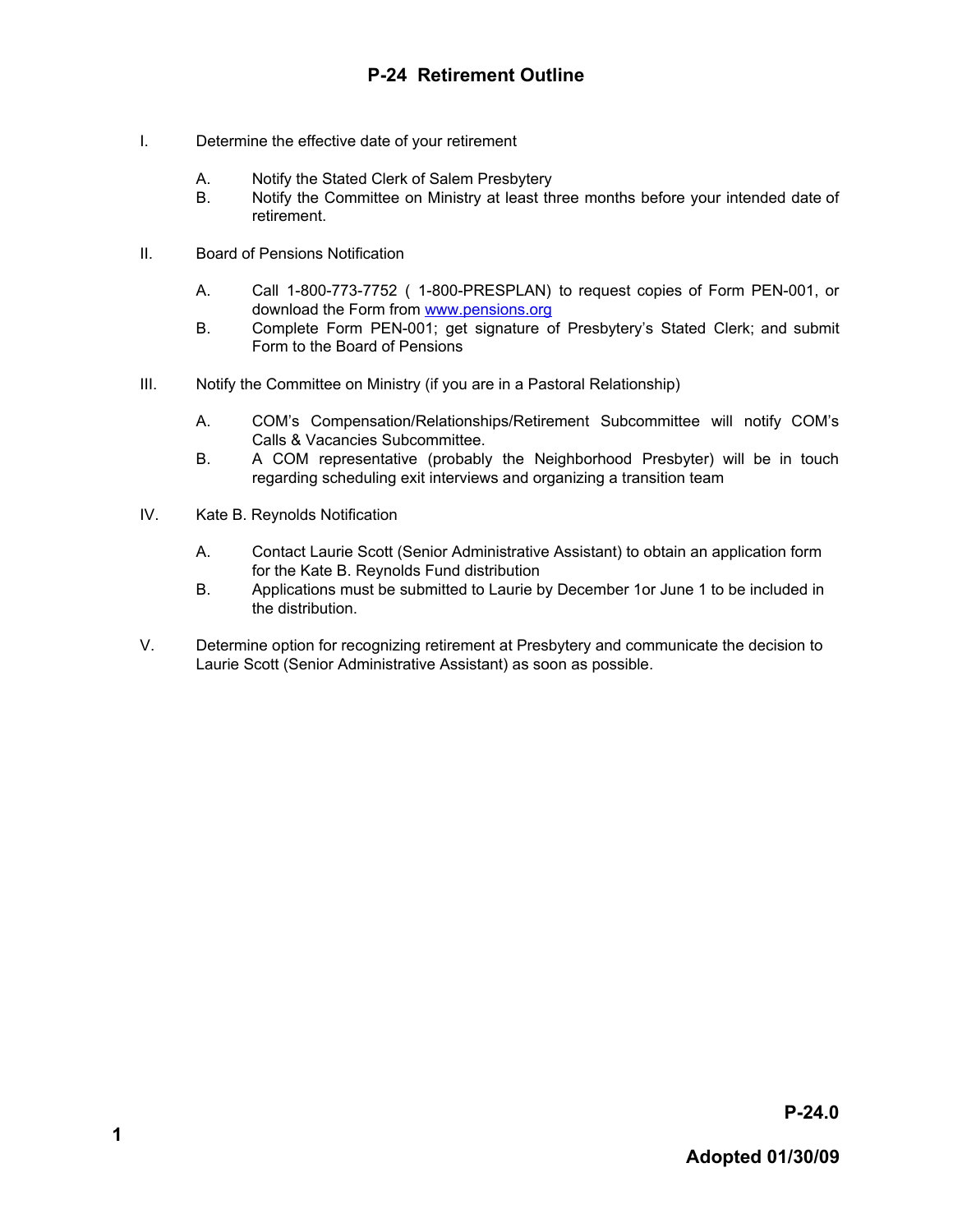## **P-24 Retirement Outline**

## **SERVICES TO RECOGNIZE RETIREMENT OF MINISTERS AND EDUCATORS**

| Option 1: (Retiree present)                                         |                                                                                                                                                                                 |
|---------------------------------------------------------------------|---------------------------------------------------------------------------------------------------------------------------------------------------------------------------------|
| Recognition of Retiree(s)                                           | (presentation of certificate and brief remarks by retiree or<br>designee)                                                                                                       |
| Remarks                                                             | (each retiree shall be offered a period of up-to five minutes to<br>reflect on her/his ministry, or to have a designee use the same<br>time to reflect on the retiree's behalf) |
| Prayer of Thanksgiving<br>for the Minister's/Educator's<br>Ministry | (led by General Presbyter)                                                                                                                                                      |
| Option 2: (Retiree present)                                         |                                                                                                                                                                                 |
| Recognition of Retiree(s)                                           | (presentation of certificate and brief remarks by General<br>Presbyter)                                                                                                         |
| Prayer of Thanksgiving<br>for the Minister's/Educator's<br>Ministry | (led by General Presbyter)                                                                                                                                                      |
| Option 3: (Retiree not present)                                     |                                                                                                                                                                                 |
| Announcement                                                        | (General Presbyter announces that Minister/Educator has been<br>Honorably Retired by action of the Presbytery)                                                                  |
| Prayer of Thanksgiving<br>for the Minister's Educator's<br>Ministry | (led by General Presbyter)                                                                                                                                                      |
|                                                                     | Please return this form to the Committee on Ministry's Compensation/Relationships/Retirement<br>Subcommittee                                                                    |
| Mail to COM attention at:                                           | Reverend Joanne Hull<br>9425 W. NC 152 Highway<br>Mooresville, NC 28115                                                                                                         |
| Name of Retiree                                                     |                                                                                                                                                                                 |

- 1.) Effective date of retirement:
- 2.) Date of Presbytery meeting at which you wish your request for retirement to be acted upon: